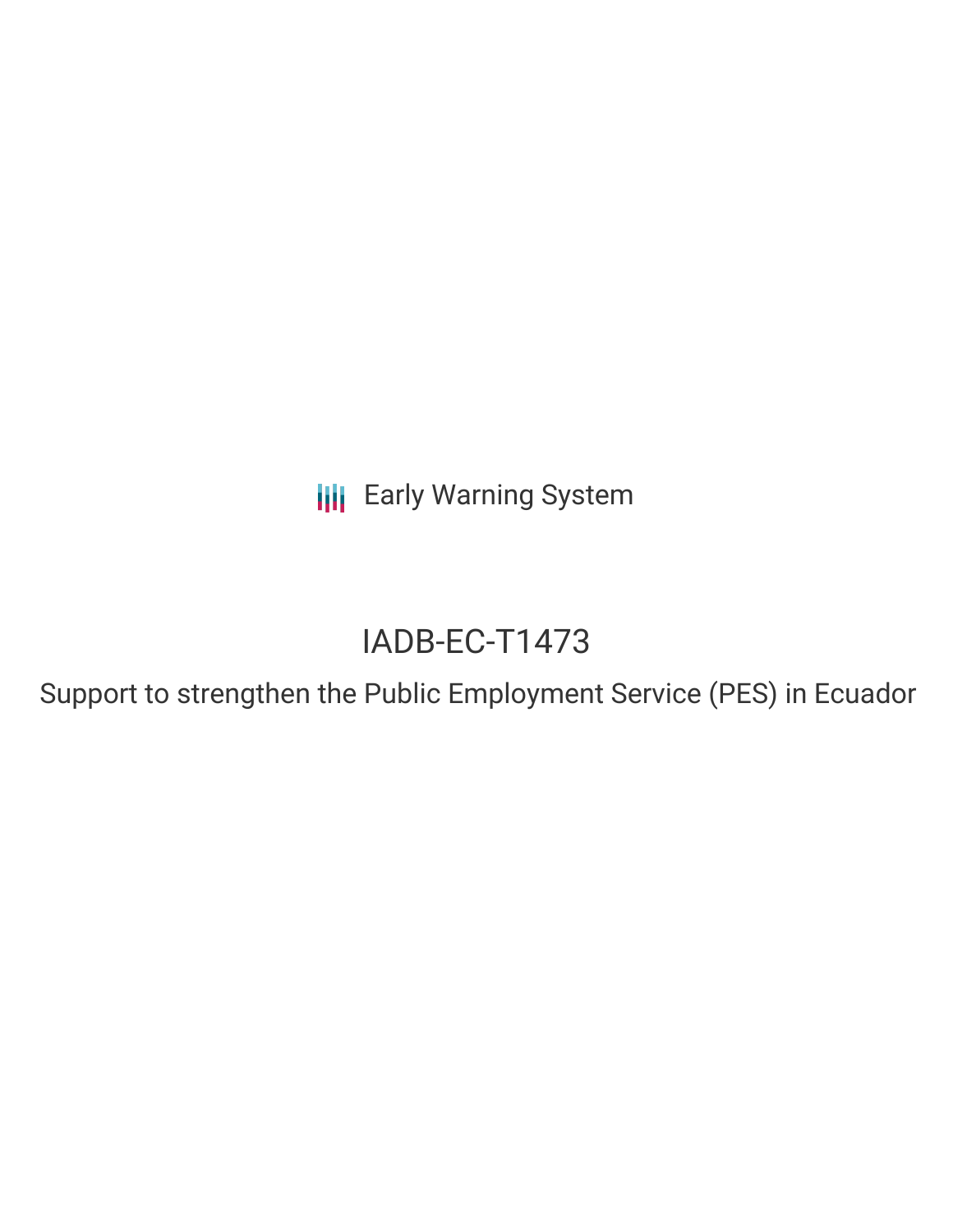

## Early Warning System Support to strengthen the Public Employment Service (PES) in Ecuador

### **Quick Facts**

| <b>Countries</b>               | Ecuador                                |
|--------------------------------|----------------------------------------|
| <b>Specific Location</b>       |                                        |
| <b>Financial Institutions</b>  | Inter-American Development Bank (IADB) |
| <b>Status</b>                  | Approved                               |
| <b>Bank Risk Rating</b>        | U                                      |
| <b>Voting Date</b>             | 2022-02-09                             |
| <b>Borrower</b>                | Goverment of Ecuador                   |
| <b>Sectors</b>                 | <b>Technical Cooperation</b>           |
| <b>Investment Type(s)</b>      | <b>Advisory Services</b>               |
| <b>Investment Amount (USD)</b> | $$0.50$ million                        |
| <b>Project Cost (USD)</b>      | $$0.56$ million                        |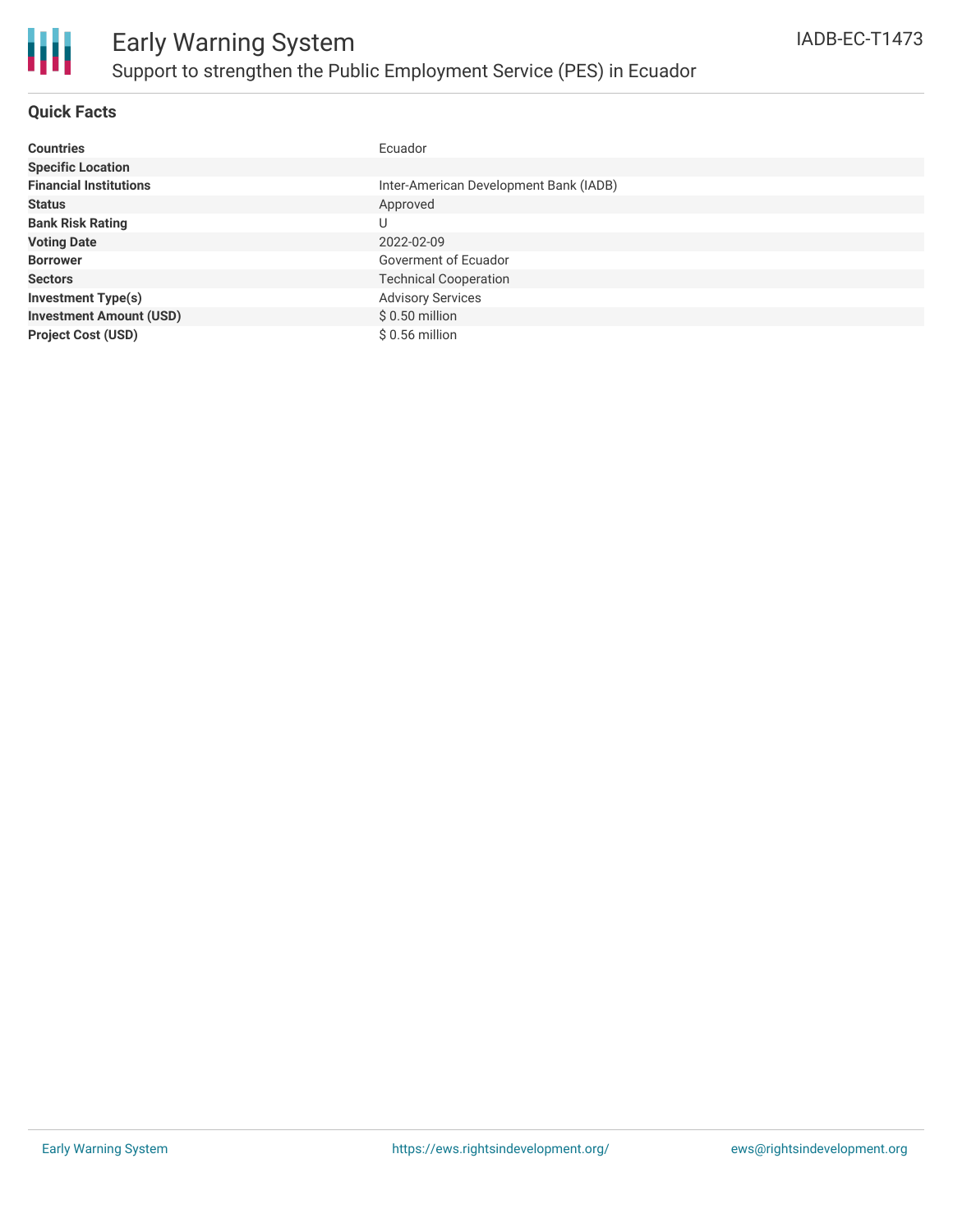

### **Project Description**

The general objective is to support the improvement of labor migration management in Ecuador. The specific objective is to contribute to the strengthening of the Public Employment Service in the management of labor migration by strengthening its management by improving human resources management and the design of services.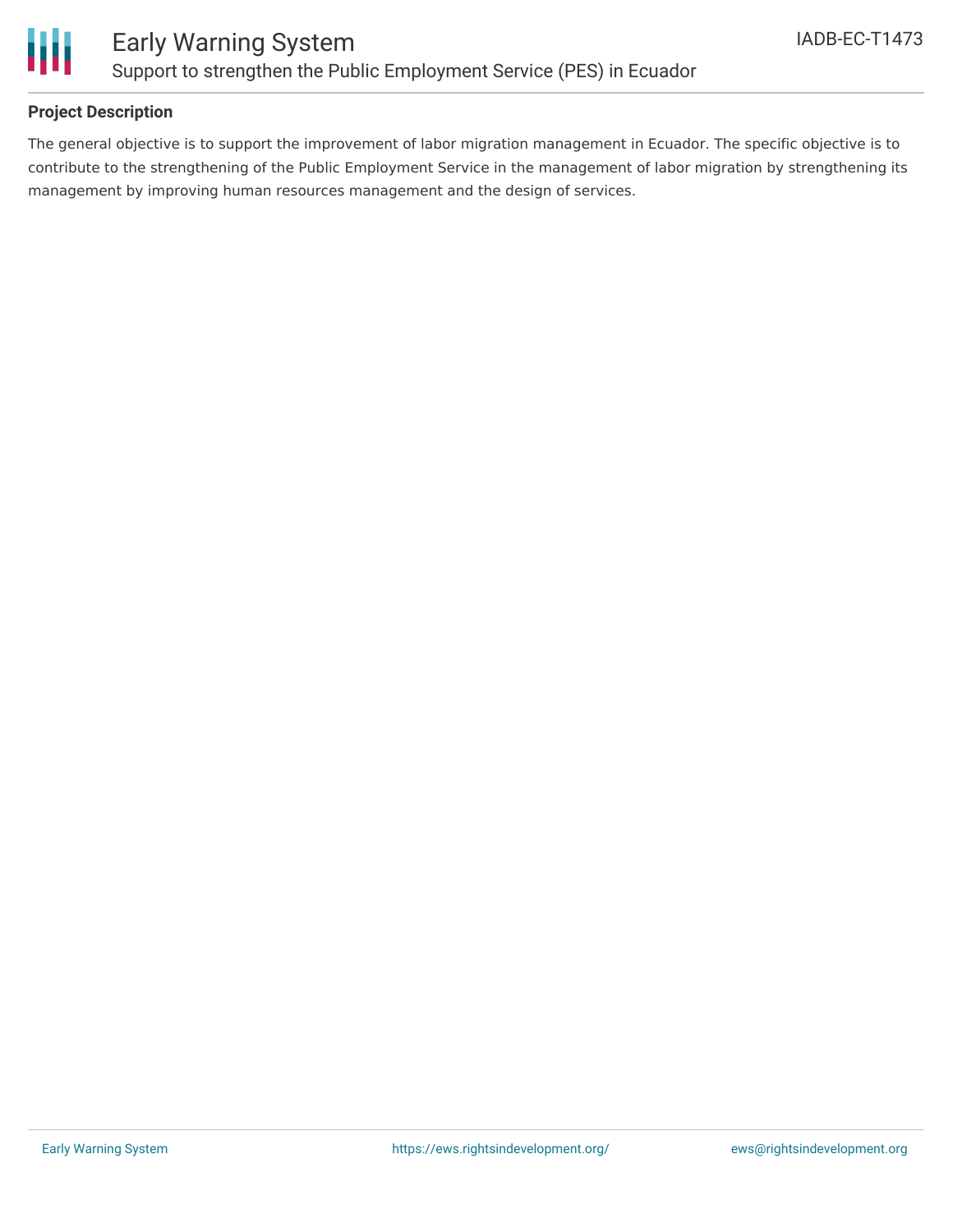

### Early Warning System Support to strengthen the Public Employment Service (PES) in Ecuador

#### **Investment Description**

• Inter-American Development Bank (IADB)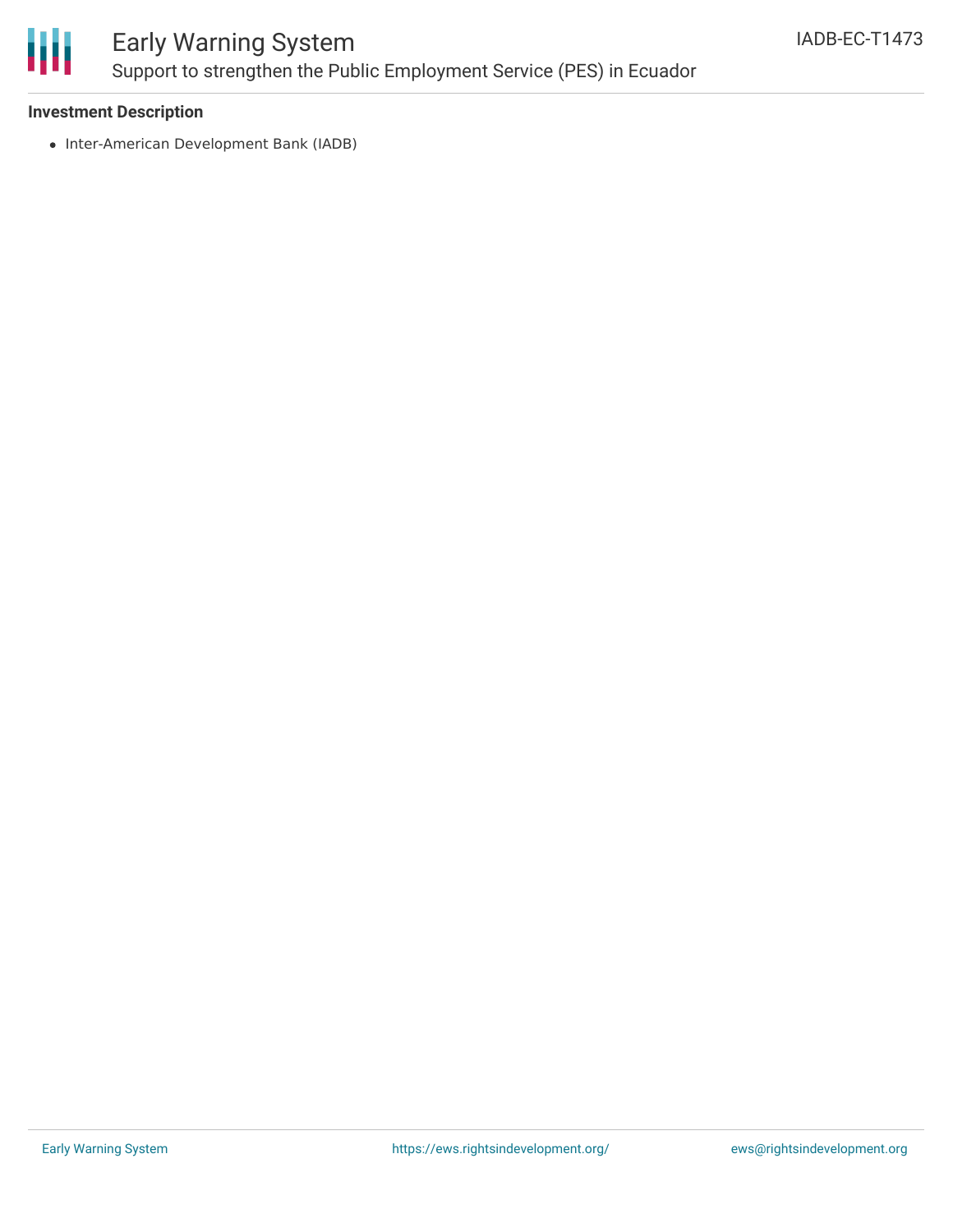

#### **Contact Information**

#### ACCOUNTABILITY MECHANISM OF IADB

The Independent Consultation and Investigation Mechanism (MICI) is the independent complaint mechanism and fact-finding body for people who have been or are likely to be adversely affected by an Inter-American Development Bank (IDB) or Inter-American Investment Corporation (IIC)-funded project. If you submit a complaint to MICI, they may assist you in addressing the problems you raised through a dispute-resolution process with those implementing the project and/or through an investigation to assess whether the IDB or IIC is following its own policies for preventing or mitigating harm to people or the environment. You can submit a complaint by sending an email to MICI@iadb.org. You can learn more about the MICI and how to file a complaint at http://www.iadb.org/en/mici/mici,1752.html (in English) or http://www.iadb.org/es/mici/mici,1752.html (Spanish).